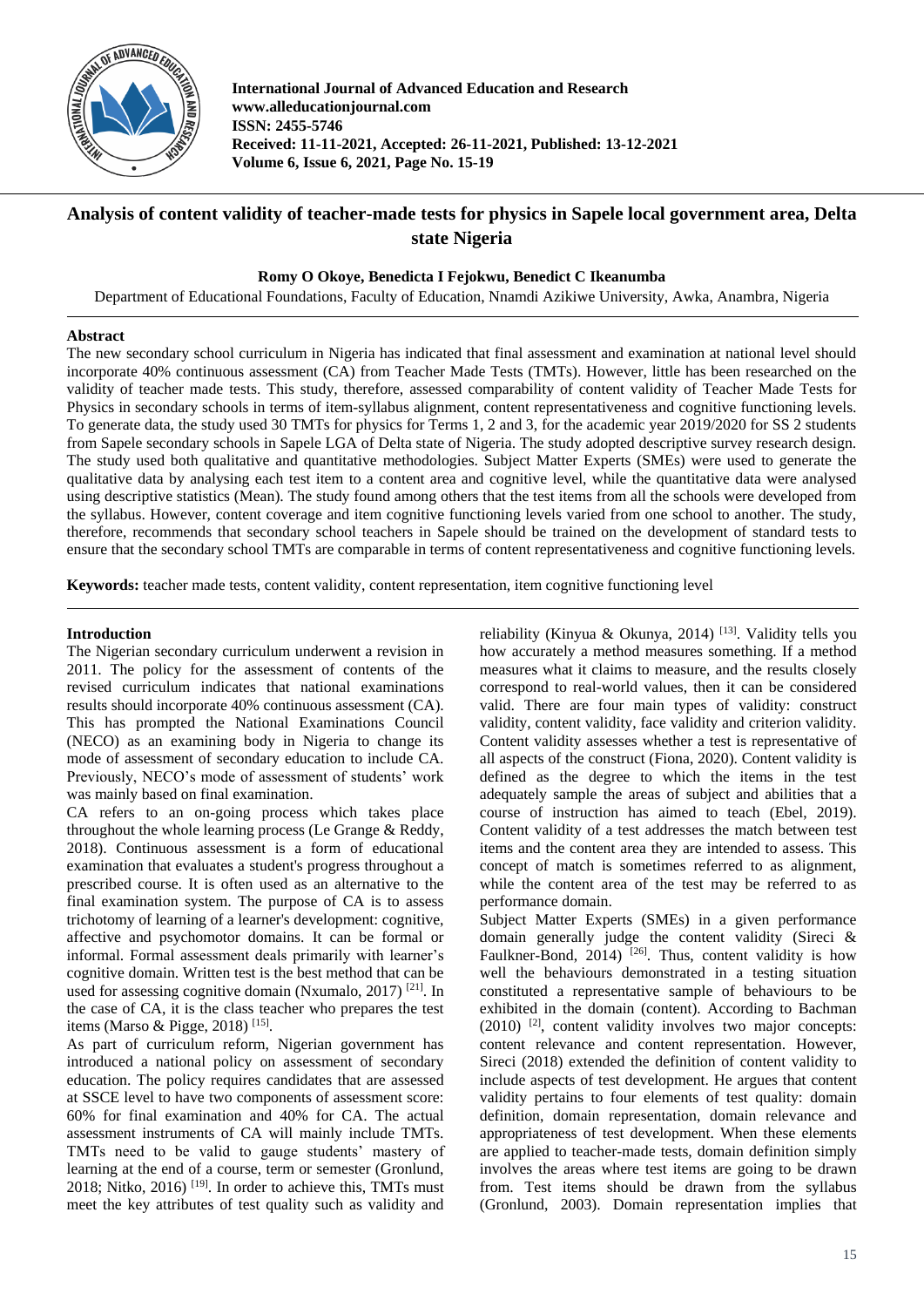teachers must ensure that test items represent the content areas of the syllabus in proportion to the demands of each content area.

Recent studies on the validity and reliability of teachermade tests show that a student's grade point average is usually not consistent with the same student's scores on standardized tests (Kinyua & Okunya, 2014) [13]. Although many researchers claim that teacher-made tests are flawed (Oescher & Kirby, 2010) and inadequate (Wiggins, 2019) due to poor training, there is limited empirical evidence on how content validity of TMTs compare in terms of itemsyllabus alignment, content representativeness and cognitive functioning level.

# **Item cognitive functioning level**

Benjamin Bloom introduced a taxonomy of educational objectives which consist of cognitive, affective and psychomotor domains. He further divided the cognitive domain into six levels viz: knowledge, comprehension, application, analysis, synthesis and evaluation, with knowledge being the lowest level and evaluation the highest. According to Okoye  $(2015)$  <sup>[23]</sup>, some individuals expressed worry about some aspects of Bloom's levels of the cognitive domain, and for that reason, one of his students Loren Anderson, revised Bloom's levels of the cognitive domain to read as follows: Remembering, Understanding, Applying, Analyzing, Evaluating and Creating. Irrespective of which of the two models a teacher wishes to use, they should, while setting questions, ensure that such questions cover the various levels of the cognitive domain. Oescher and Kirby (2010) [22] conducted a research study in secondary Physics in which the findings revealed that 78% of the items were at knowledge level and 13% were at comprehension level. Test items that predominantly assess learners' ability to remember encourage rote learning. According to Baroudi (2017), good test items require more than remembering a fact or reproducing a skill. Since there is a thin gap between higher adjacent levels, the cognitive skills in this study have been put into two categories: lower order and higher order. Lower order cognitive skills consist of remembering and understanding while higher order skills consist of applying, analyzing, evaluating and creating.

#### **Guidelines for Test Development**

In order to enhance validity and reliability of teacher-made tests, teachers must stick to standard guidelines for test development. Teachers must understand that developing a test is an art. Before engaging in the actual test development, teachers must firstly, consider the purpose of the test. This is because an assessment may be appropriate for one purpose but inappropriate for another purpose (Young, So  $\&$  Ockey, 2013)<sup>[28]</sup>. If the test is not appropriate for the purpose for which it was designed, then it is not a valid test. The teacher must develop a test plan that describe the instructional objectives, the content to be measured and the relative emphasis given to each learning outcome (Gronlund, 2011)<sup>[9]</sup>. This is what Sireci (2018)<sup>[25]</sup> described as the domain definition, domain representation and domain (content) relevance. In other words, the teacher must consider the content from where the test items are going to be developed, how the items are going to represent the content areas or core elements of the syllabus as well as the levels of cognitive skills the items should operate on.

Normally, the syllabus or curriculum dictates the scope and sequence of the content area from which to develop test items. Teachers must be able to develop a table of test specifications (TOS). A TOS is defined as a test blueprint which helps teachers to align objectives, instruction, activity and assessment (Fives & DiDonato-Barnes, 2013) [8]. It is a two-way grid that captures content domain as well as cognitive levels of the Bloom's taxonomy.

Table of test specifications is important in test development. Notar (2014) <sup>[20]</sup> and Parr and Bauer (2016) <sup>[24]</sup>, in separate research studies found that developing a table of specifications ensures the content validity of a test. Table of specifications helps the test developer to ensure appropriate level of difficulty of items, varied types of items and wide content coverage of the syllabus (Parr  $\&$  Bauer, 2016) <sup>[24]</sup>. In addition, a study by Fives and DiDonato-Barnes (2013) [8] revealed that when teachers do not use TOS, there is often a mismatch between the content that is examined in class and the material assessed at the end of unit test. A research study conducted by Ing, et al (2015) found that TMTs were valid in terms of content validity although most of the teachers did not even refer to TOS when developing the test items. It is assumed that if teachers apply most of the guidelines above, they are likely to come up with valid and comparable tests. According to Chakwera  $(2014)$  [5], teachers who were knowledgeable in acceptable assessment skills prepared their candidates for national examinations better than the less knowledgeable ones. However, little has been researched on the validity of teacher made tests. This study therefore, assessed content validity of TMTs for physics in secondary schools in terms of item-syllabus alignment, content representativeness and cognitive functioning level of the items.

# **Research Questions**

- The following research questions guided the study
- 1. To what extent do TMTs for Physics align with the syllabus?
- 2. How well do TMT items represent the various topics in the course content?
- 3. What percentage of TMT items are set at different levels of cognitive domain

# **Method**

The study used descriptive survey research design. It used both quantitative and qualitative approaches to assess content validity of TMTs for Physics. The study was carried out in secondary schools of Sapele Local Government Area of Delta State. Sapele LGA has 20 public secondary schools. Using simple random sampling technique, 10 secondary schools were selected from which TMTs for Physics for the end of Terms 1, 2 and 3 for SS 2 students of 2019/2020 academic year were used to generate data. Subject Matter Experts (SMEs) were used to collect the data by allocating each item to a particular content area and cognitive level. To avoid bias, the three SMEs came from schools which did not participate in the study. The experts had at least 10 years' experience in teaching Physics in secondary schools. The experts were asked to check the face validity of the items. Specifically, they were asked to find out the suitability and clarity of the language used in the construction of the items. For content validation, the experts were given the questions to guide them. Some of the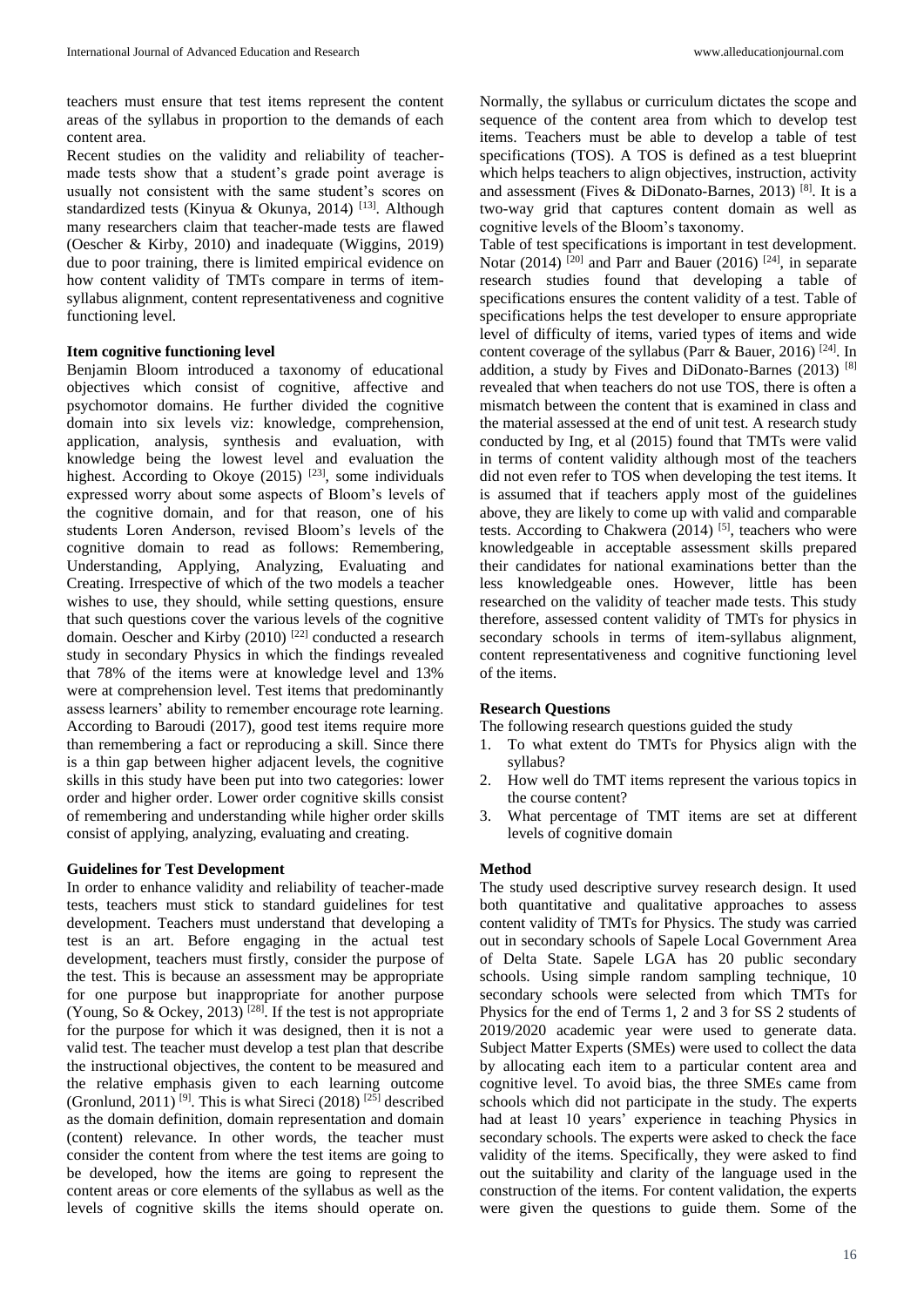corrections made by the experts include: inclusion of some omitted items that were supposed to be part of the questions, deletion of items that were not testing any of the concepts taught and restructuring of some questions. These corrections given by the experts were properly effected as regards alignment with the syllabus, course content and levels of cognitive domain. The data were analysed using percentage.

# **Results and Discussion**

The SMEs were provided with a sample of core elements and topics from Form 3 syllabus for Physics to guide them on allocation of test items to different content areas.

#### **Table 1:** Core Elements and Topics from Form 3 Syllabus for Physics

| <b>Core Element</b>            | <b>Symbol</b> | <b>Topics</b>                                                            |
|--------------------------------|---------------|--------------------------------------------------------------------------|
| Time                           |               | Concept of time and ways of measuring time                               |
| Equilibrium                    | ≓             | Equilibrium under parallel and non-parallel forces and moment of a force |
| Electromagnetic Waves          |               | Types of radiation and Electromagnetic spectrum                          |
| Simple Harmonic Motion (S.H.M) | $F = -kx$     | Energy of S.H.M, forced vibration and resonance                          |
| <b>Magnetic Fields</b>         | y t e         | Concept of magnetic field, magnetic field ground and bar magnet          |

# **Research Question 1**

*To what extent do TMTs for Physics align with the syllabus?* 

TMTs for the schools had different number of test items as shown in Table 2.

| Table 2: Total Number of Test Items per School per Term |  |
|---------------------------------------------------------|--|
|---------------------------------------------------------|--|

| <b>School</b> | Number of items |        |        |  |  |  |  |  |
|---------------|-----------------|--------|--------|--|--|--|--|--|
|               | Term 1          | Term 2 | Term 3 |  |  |  |  |  |
| School 1      | 21              | 17     | 18     |  |  |  |  |  |
| School 2      | 16              | 20     | 17     |  |  |  |  |  |
| School 3      | 20              | 20     | 24     |  |  |  |  |  |
| School 4      | 20              | 21     | 20     |  |  |  |  |  |
| School 5      | 20              | 22     | 19     |  |  |  |  |  |
| School 6      | 21              | 18     | 18     |  |  |  |  |  |
| School 7      | 18              | 22     | 22     |  |  |  |  |  |
| School 8      | 19              | 21     | 21     |  |  |  |  |  |
| School 9      | 18              | 20     | 19     |  |  |  |  |  |
| School 10     | 21              | 21     | 20     |  |  |  |  |  |

SMEs assigned each item to its appropriate content area. An item was accepted as belonging to a particular content area

and cognitive level when 75% of the SMEs reached a consensus. Tables 3, 4 and 5 display the results.

| Core element | <b>Number of Items</b><br>Sch.1<br>Sch.2<br>Sch.6<br>Sch.3<br>Sch.5<br>Sch.7<br>Sch.8<br>Sch.4 |    |    |    |    |    |                | Sch.9      | <b>Sch.10</b> |    |
|--------------|------------------------------------------------------------------------------------------------|----|----|----|----|----|----------------|------------|---------------|----|
|              |                                                                                                | 10 |    |    | 12 | 13 |                | 19         |               | 21 |
|              |                                                                                                |    |    |    |    |    |                |            |               |    |
|              |                                                                                                |    |    |    |    |    |                |            |               |    |
| $F = -Kx$    |                                                                                                |    |    |    |    |    |                |            |               |    |
| vte          |                                                                                                |    |    |    |    |    |                |            |               |    |
| Total        | 21                                                                                             |    | 20 | 20 | 20 | 21 | 1 <sub>O</sub> | $1 \Omega$ | 18            | 21 |

**Table 3:** Item Syllabus Alignment for Term 1 Tests

| Core element | <b>Number of Items</b> |       |       |       |                     |       |       |            |       |               |  |
|--------------|------------------------|-------|-------|-------|---------------------|-------|-------|------------|-------|---------------|--|
|              | Sch.1                  | Sch.2 | Sch.3 | Sch.4 | Sch.5               | Sch.6 | Sch.7 | Sch.8      | Sch.9 | <b>Sch.10</b> |  |
|              |                        |       |       |       | 16                  |       | 12    | 14         | 12    | 14            |  |
|              |                        |       |       |       |                     |       |       |            |       |               |  |
|              |                        |       |       |       |                     |       |       |            |       |               |  |
| $F = -Kx$    |                        |       |       |       |                     |       |       |            |       |               |  |
| vte          |                        |       |       |       |                     |       |       |            |       |               |  |
| <b>TOTAL</b> |                        | 20    | 20    | 21    | $\mathcal{D}$<br>∠∠ | 18    | 22    | ົາ 1<br>∠⊥ | 20    | ኅ 1<br>∠⊥     |  |

#### **Table 5:** Item Syllabus Alignment for Term 3 Tests

| Core element | <b>Number of Items</b> |       |       |       |       |       |       |                  |       |               |
|--------------|------------------------|-------|-------|-------|-------|-------|-------|------------------|-------|---------------|
|              | Sch.1                  | Sch.2 | Sch.3 | Sch.4 | Sch.5 | Sch.6 | Sch.7 | Sch.8            | Sch.9 | <b>Sch.10</b> |
|              |                        | 12    | 10    |       |       |       | 12    | $1^{\circ}$<br>┸ |       | 10            |
|              |                        |       |       |       |       |       |       |                  |       |               |
|              |                        |       |       |       |       |       |       |                  |       |               |
| $F = -Kx$    |                        |       |       |       |       |       |       |                  |       |               |
| vte          |                        |       |       |       |       |       |       |                  |       |               |
| Total        | 18                     | די    | 24    | 20    | 19    | 18    | つつ    | $\sim$           | 19    | 20            |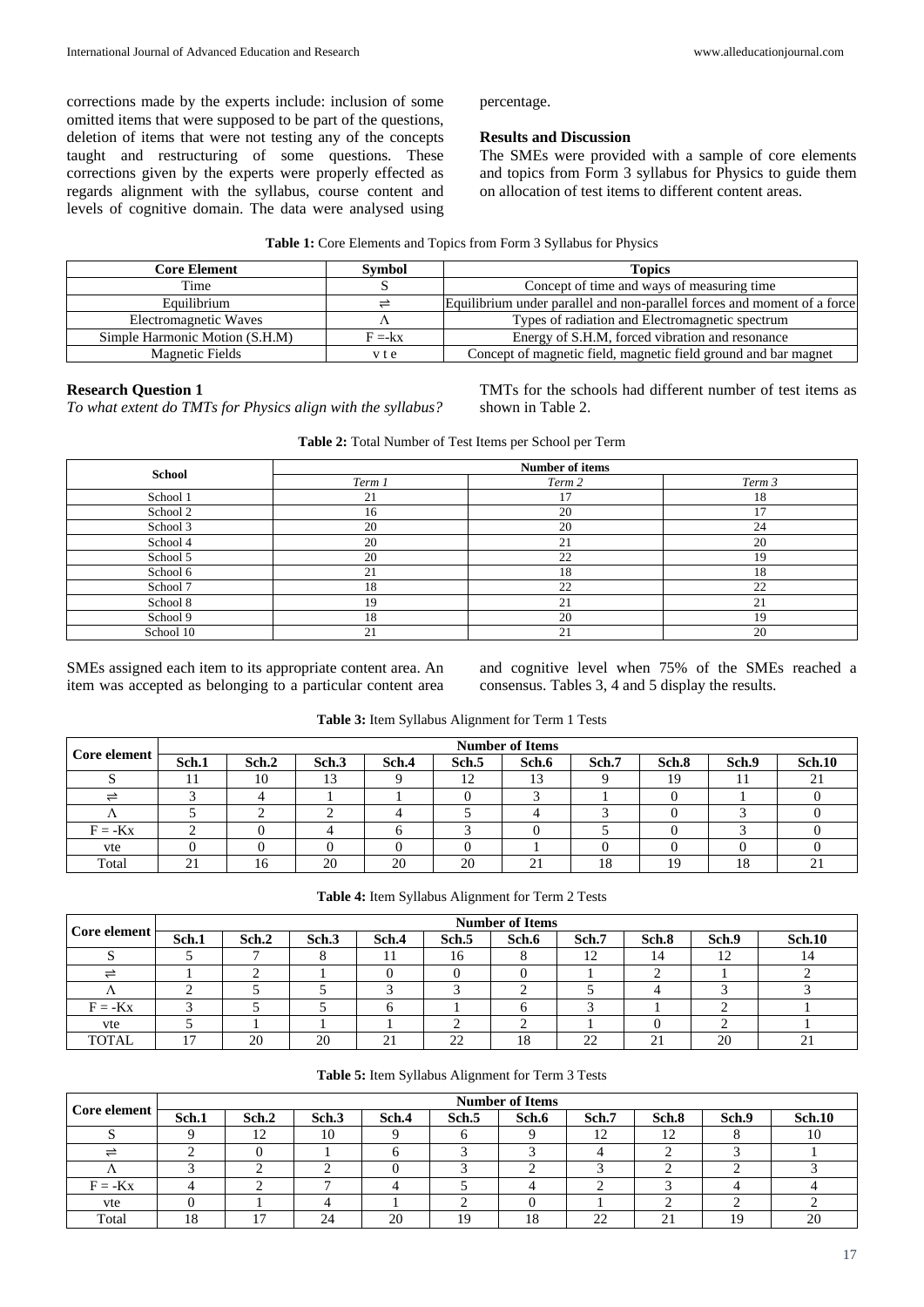Table 3 shows that schools 1, 6 and 10 were allocated 21 items each, schools 2 was allocated 16 items, schools 3, 4 and schools 5 were allocated 20 items each, schools 7 and 9 were allocated 18 items each and schools 8 was allocated 19 items. Also the table shows that only one question was set from magnetic field while most questions came from Time

Table 4 shows that schools 1 was allocated 17 items, schools 2, 3, and 9 were allocated 20 items each, schools 4, 8 and 10 were allocated 21 items each, schools 6 was allocated 18 items and schools 7 was allocated 22 items. In Table 4 also, the least questions came from Equilibrium while most of the questions came from Time.

Table 5 shows that schools 1 was allocated 18 items, schools 2 was allocated 17 items, school 3 was allocated 24 items, schools 4 and 10 were allocated 20 items each, schools 5 and 9 were allocated 19 items each, schools 6 was allocated 18 items, schools 7 was allocated 22 items and schools 8 was allocated 21 items. The number of items in Tables 3, 4 and 5 for all ten schools corresponds to the number of items for the tests for the schools in Table 2. Therefore, no item was developed from outside the syllabus. In Table 5 also, the least questions came from Magnetic field while most of the questions came from Time.

#### **Research Question 2**

*How well do TMT items represent the various topics in the course content?*

**Mean percentages of the number of test items per core element for the three terms were calculated from the data in Tables 3, 4 and 5 and the results were used to draw Figure 1**.



**Fig 1:** Content Representation of Test Items per core Element for Terms, 2 and 3

Figure 1 evidently shows that there was disparity in content representation of the test items of the same core element by the schools. For example, core element NN, content representation ranged from 44% to 74%, core element S, content representation ranged from 3% to 29%, core element SSM, 10% to 20% content representation, core element PRF, content representation ranged from 7% to

25% and core element STAT, content representation ranged from 2% to 8%.

#### **Research question 3**

*What percentage of TMT items are set at different levels of cognitive domain?*



**Fig 2:** Percentages of item cognitive functioning levels for Terms 1, 2and 3

Figure 2 shows that for each of the ten schools, the mean percentages of test items functioning at lower level of cognitive skills were higher than the mean percentages of higher order test items except for School 5, which had higher percentage of higher order items than lower order. Figure 2 also shows that in each school, there was wide disparity between the percentage of lower order items and that of higher order items except for schools 4 and 5. In general therefore, the mean percentages for lower order test

items for the 10 schools ranged from 48% to 80% while for the higher order test items, they ranged from 20% to 52%.

# **Conclusions**

The findings of the study revealed that teachers develop test items from the syllabus. However, they differ in content representation and item cognitive functioning levels. That is, some core elements were overrepresented at the expense of others and also that most TMTs dwelt more on lower order